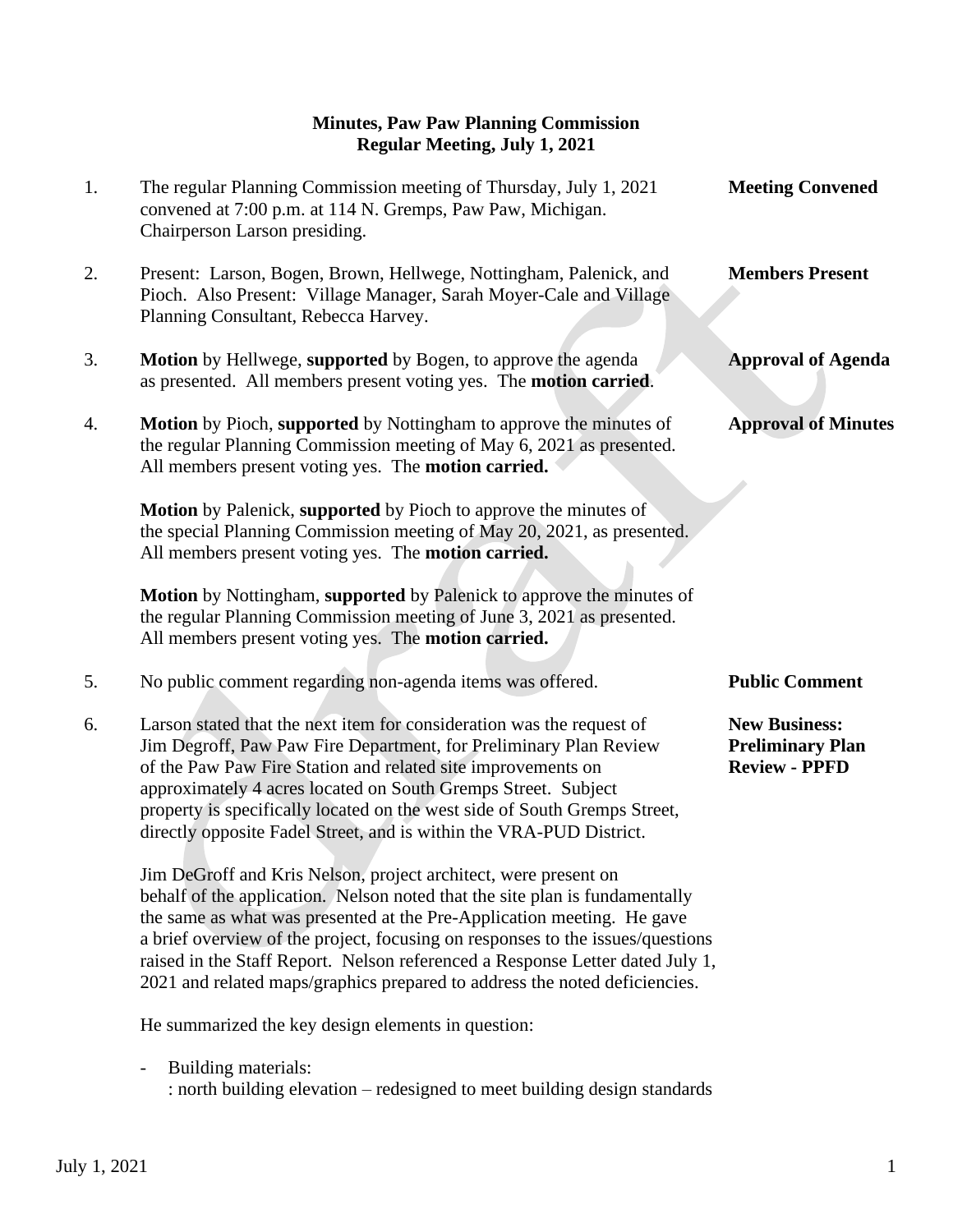: using texture/color to break up building height and mass : textured metal (ribbed) used to combat 'pole barn' appearance : lots of glass proposed to provide visibility into building

Setback deviations:

: the proposed building setback (78 ft from South Gremps) is guided largely by fire truck access needs and safety considerations : the location of the property on the 'edge' of the PUD allows the impact of the greater setback to be minimal

: the front yard area resulting from the necessary building setback has been established as a public gathering space and has received a landscaped emphasis

Training structure:

: it is not clear that the proposed training structure will receive funding

: the structure remains shown on the site plan for approval in case funding is received

In response to Commission questions, Nelson clarified the following:

- Proposed parking has been reduced slightly and reconfigured to reduce paving; grass-surface parking remains an option to discuss.
- The side yard parking arrangement was reconfigured to meet frontage and screening requirements.
- The plan proposes the retention of the existing vegetative buffer along the north and south property boundaries.
- The proposed Ampey Drive access is proposed for overflow use during events; it is not designed for fire truck use. It is not readily visible and routine use is not expected.

 The Planning Commission noted general support for the key design elements profiled in the Preliminary Plan, with specific reference to the reasons cited for the building location and building architecture/ materials. It was then agreed to schedule the required public hearing on the final site plan for the August 5, 2021 Planning Commission meeting.

7. Larson stated that next item for consideration was the request of Bob **New Business:** Parshall for Site Plan Review of a proposed Mini-Storage Facility. **SPR – Mini-Storage** Subject property is located at 280 CR 665 and is within the B-2 District. **Facility**

 It was noted that a representative of the application was not present. The Commission determined to delay consideration of the matter to the end of the agenda.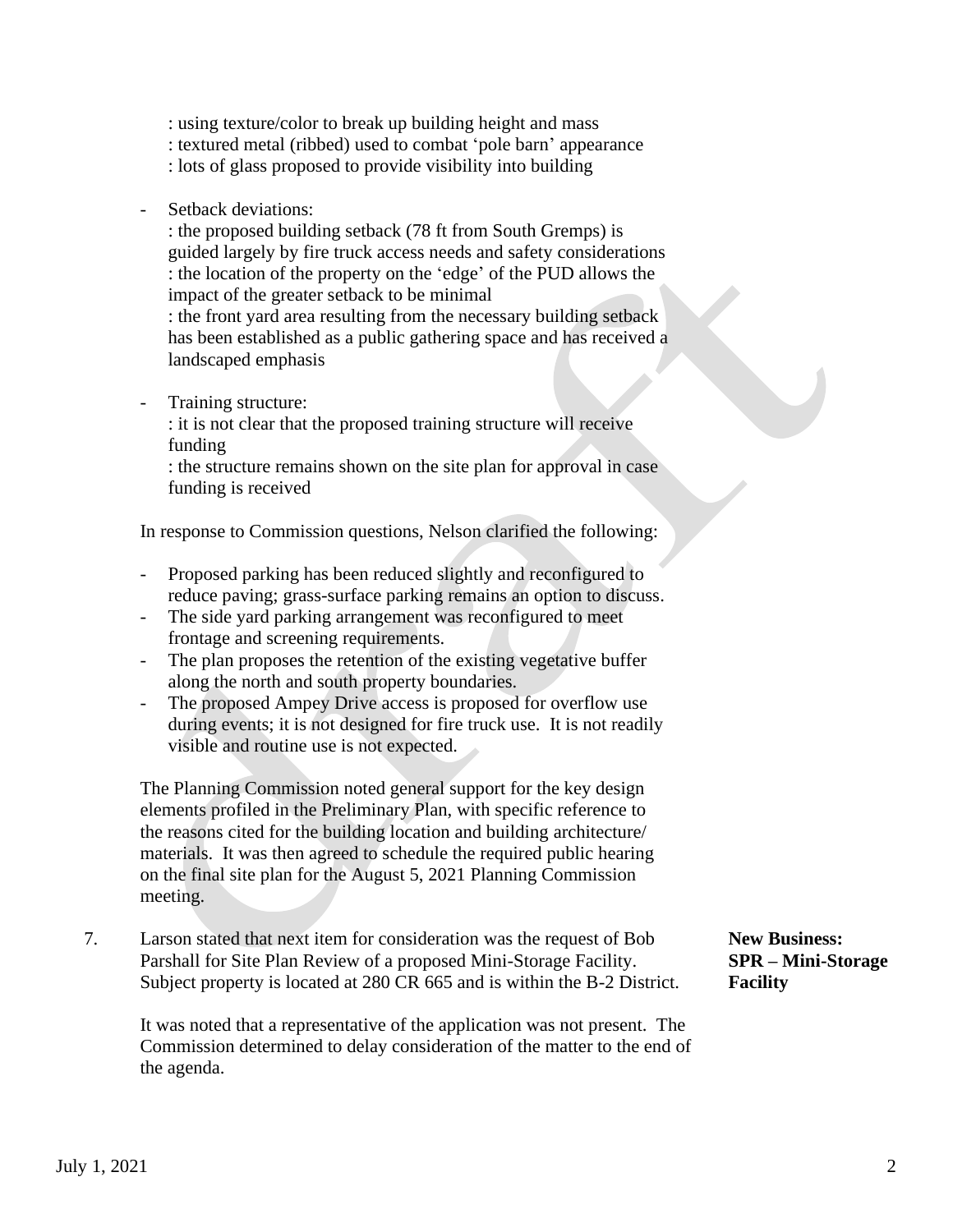8. Larson stated that the next item for consideration was the request of **Public Hearings:** Deb and Robert Gilman for Special Land Use Permit/Site Plan Review **SLU/SPR – Bed &** for a Bed & Breakfast Facility ('short-term rental'). Subject property **Breakfast Facility** is located at 214 Hazen Street and is within the R-2 District.

Larson opened the public hearing.

 Robert and Deb Gilman were present on behalf of the application. They explained they are owners of the subject property and have renovated the house to serve as their lake home. They noted that they also rent the home as an AirBNB ('short-term rental') and that they are not actually a 'bed & breakfast facility'.

 Harvey explained that the Zoning Ordinance does not currently allow short-term rental operations in the Village, a topic that is currently under consideration by the Planning Commission. She noted that the current rental use is technically a violation of the Ordinance and that the matter was placed on the agenda to allow for an exploration of the 'bed & breakfast facility' use option.

 Lengthy discussion ensued regarding the merit of moving an existing 'short term rental' through the approval process for a 'bed & breakfast facility'. It was suggested that obtaining approval as a 'bed & breakfast facility' would require compliance with the related standards, but that time would be granted for the applicant to move through that process. It would further be standard procedure not to enforce the ordinance during the time an applicant is working to move into compliance. During this time, the Planning Commission could proceed with their scheduled discussion of amending the Zoning Ordinance to address 'short-term rentals' in the Village. The applicant could then seek to amend the approval consistent with whatever approach is allowed for 'short-term rentals'.

 The applicant acknowledged the process discussed and agreed to proceed with the zoning approval.

 A neighboring property owner stated that the Gilmans had greatly improved the property and that there have been no nuisance problems for the neighborhood since they started renting three years earlier. He noted support for the use and the Gilman's effort to bring income into the Village. It was added that there are several other short-term rental homes on the lake.

 No further public comment was offered on the matter and the public comment portion of the public hearing was closed.

 Following review of the application and the applicable provisions of Sections 42-366 and 42-367 (3), **motion** by Pioch, **supported** by Bogen,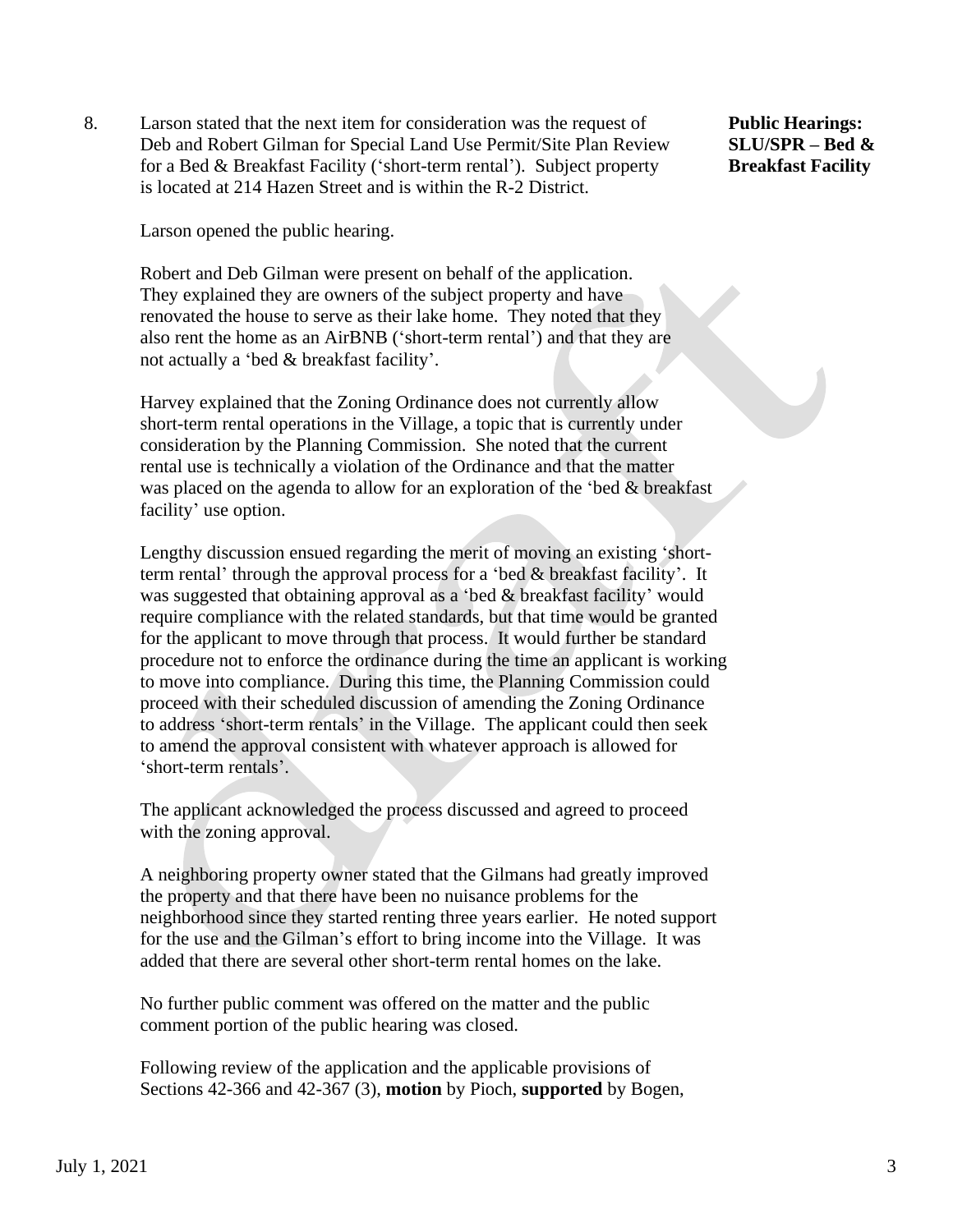to grant Special Land Use Permit and recommend Village Council approval of the Site Plan based upon a finding of compliance with the Special Use Permit Criteria set forth in Sec 42-366 and subject to the following:

- 1. Compliance with the provisions of Section 42-367 (3) 'bed  $&$ breakfast facilities'.
- 2. Submission of a landscape plan demonstrating compliance with Section 42-406 (b).
- 3. Village Fire Department review/approval.
- 4. Compliance with all Federal, State and Local Ordinances.

The **motion carried**  $6 - 0$ , with Nottingham abstaining.

9. Larson stated that the next item for consideration was the proposed **Public Hearing:** amendment of Section 42-367 (23) to eliminate subsection (a) that **Text Amendment**  requires an open-air business to be located on a minimum lot size of **Open-Air Business** one acre.

Larson opened the public hearing.

 Tony Strong, manager of St Julian Wine Co., inquired as to the basis for the one-acre standard.

 No further public comment was offered on the matter and the public comment portion of the public hearing was closed.

 In discussion of the proposed amendment, Commission members acknowledged that a one-acre lot size minimum seemed excessive and noted that the other standards of Section 42-367 (23) provided adequate control of characteristic impacts of open-air businesses. It was further recognized that the special land use process offers an avenue for denial of an open-air business if there are concerns related to the subject property.

 **Motion** by Palenick, **supported** by Hellwege, to recommend Village Council approval of the proposed amendment of Section 42-367 (23) so as to delete subsection (a), as presented. The motion **carried unanimously.**

10. Larson stated that the next item for consideration was the request of Sarah **Public Hearing**: Braganini for Special Land Use Permit/Site Plan Review of a proposed **SLU/SPR – Food** Open-Air Business (food trucks) on the site of the Slatestone Shopping **Trucks** Center. Subject property is located at 804 South Kalamazoo Street and is within the B-2 District.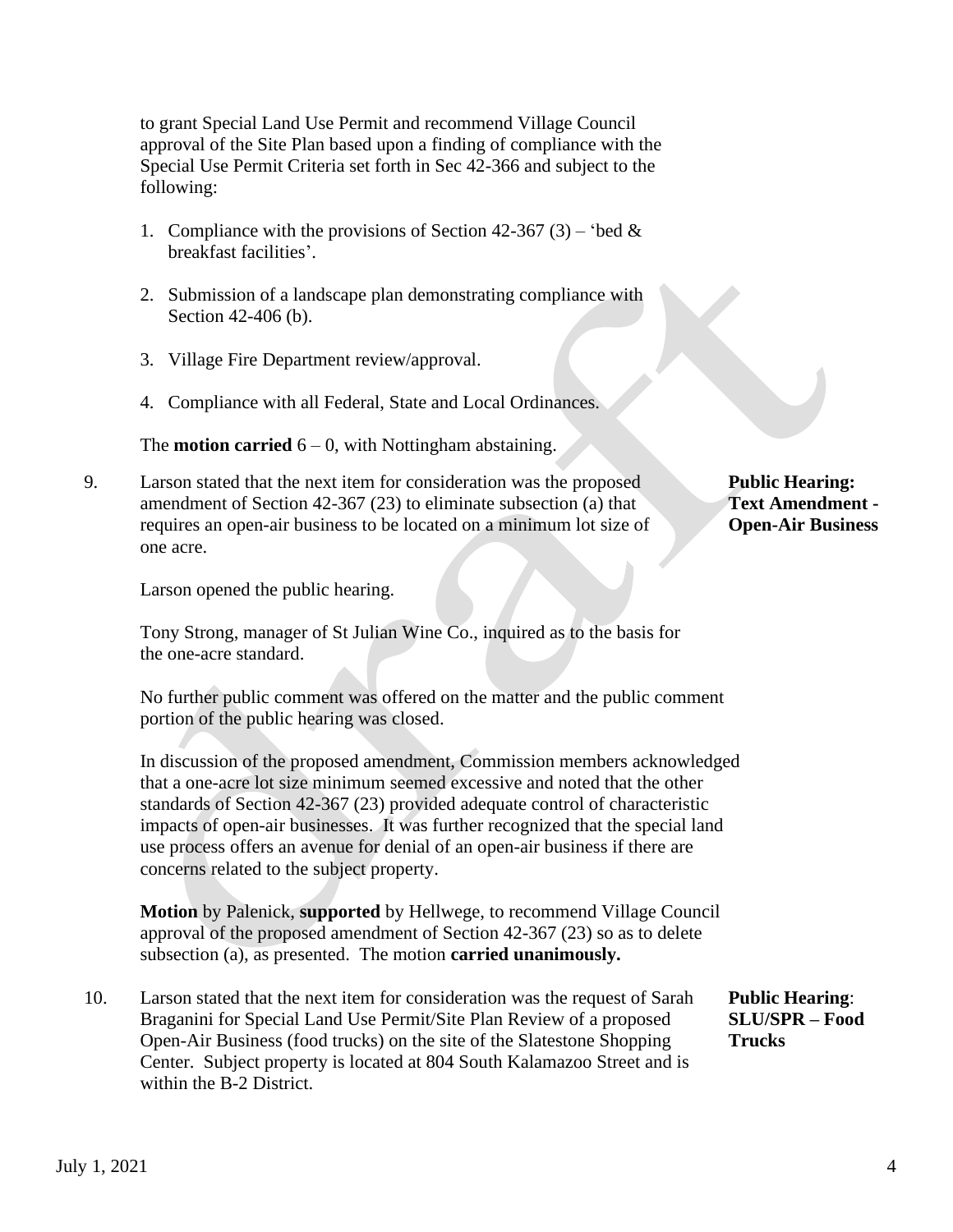Larson opened the public hearing.

Tony Strong, St. Julian Wine Co., was present on behalf of the application.

 No public comment was offered on the matter and the public comment portion of the public hearing was closed.

 In review of the application and the applicable provisions of the Zoning Ordinance, the following was noted:

- The proposal meets the special land use criteria set forth in Section 42-366, similar to the food truck proposal previously approved on the site of St Julian.
- The subject site is slightly less than one acre in size; the proposal can be approved subject to approval of the proposed amendment of Section 42-367 (23) to remove the one-acre standard.
- The food trucks are each provided refuse disposal facilities; the food truck area will be attended by a clean-up crew.
- All food trucks are licensed by the health department.
- There is no need for the food trucks to be 'connected with a 500 sq ft building for office use'; a waiver of the standard is in order.
- No outdoor dining or outdoor lighting is proposed.
- Signage will be limited to the food trucks.
- Proposed operations to be 4:00-7:00 on weekends.

 **Motion** by Pioch, **supported** by Palenick, to grant Special Land Use Permit and recommend Village Council approval of the site plan for a proposed 'open air business' (temporary food trucks) on 'weekends from June-October' within the existing retail shopping center parking lot at 804 S. Kalamazoo Street, based upon a finding that the proposal meets the special land use criteria set forth in Sections 42-366 and 42-367 (23) and the criteria for site plan approval set forth in Section 42-402 (4), conditioned upon the following:

- 1. Compliance with the 1-acre minimum site size requirement (for an 'open air business'), unless otherwise modified.
- 2. A demonstration of compliance with Health Department requirements for sanitation and general health conditions.
- 3. A waiver of the requirement to provide a 500 sq ft building for office use connected with the 'open air business'.
- 4. A finding that a performance bond to ensure strict compliance with the regulations and/or approval is not necessary.
- 5. Village Fire Department review/approval.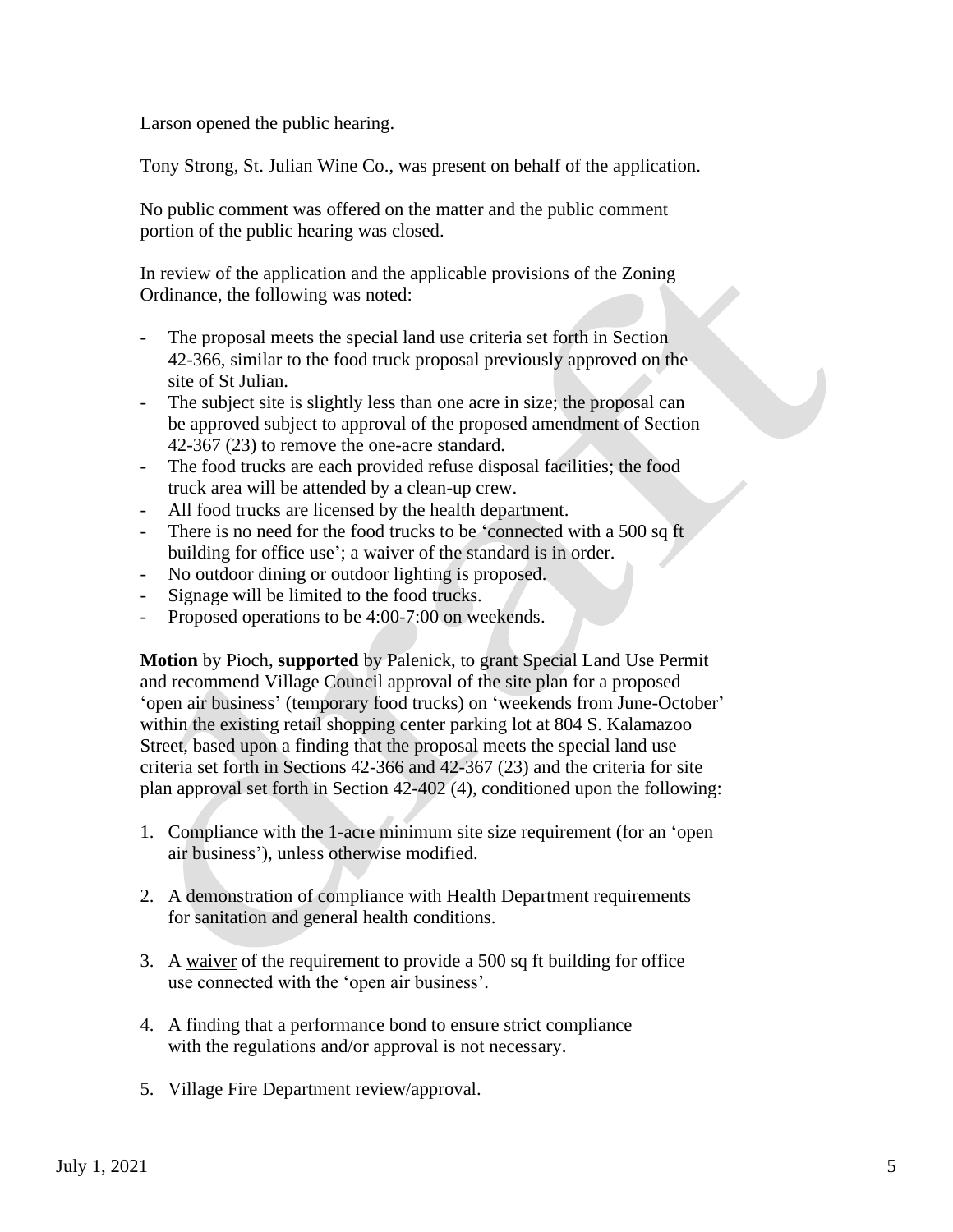6. Compliance with all applicable Federal, State and Local codes/ ordinances.

The **motion carried** 6-0, with Nottingham abstaining.

11. Larson stated that the next item for consideration was a proposed **Public Hearing:** amendment of Section 42-405 (c) of the Village of Paw Paw Zoning **Text Amendment** - Ordinance so as to 1) clarify the circumstances that barbed wire fences **Fences**  may be authorized by the Planning Commission; 2) allow protective measures fencing as a special land use in all districts; and 3) provide for living fences in all zoning districts.

Larson opened the public hearing.

 Kevin Conklin, Van Buren County Sheriff Department, stated that he was in attendance to confirm the status of the requested amendment to allow barbed wire fencing in the Village. He noted his availability for questions.

 Larson referenced the significant amount of study that has gone into the issue of allowing barbed wire fencing in the Village. She referenced the work memo prepared on protective measures fencing vs. barbed wire fencing.

 Moyer-Cale reminded that Village Council had provided feedback on the Planning Commission's proposed amendment approach on the topic (set forth in the 4.01.21 Memo) at the May Planning Commission meeting, and provided the following direction:

- Support allowing barbed wire where it will be used by a governmental agency whose primary purpose is the protection of public safety . . or where deemed necessary to ensure public safety.
- Do not want barbed wire fencing within the CBD, DOD or VRA-PUD Districts.
- Support the idea of allowing 'protective measures fencing', to provide

 She noted that the proposed amendments to Section 42-405 (c) respond to the direction provided by Village Council.

 Conklin questioned why the Village would want to prohibit barbed wire fencing in any district/location. He opined that barbed wire fencing should be allowed if it is determined to be needed.

No further public comment was offered on the matter and the public comment portion of the public hearing was closed.